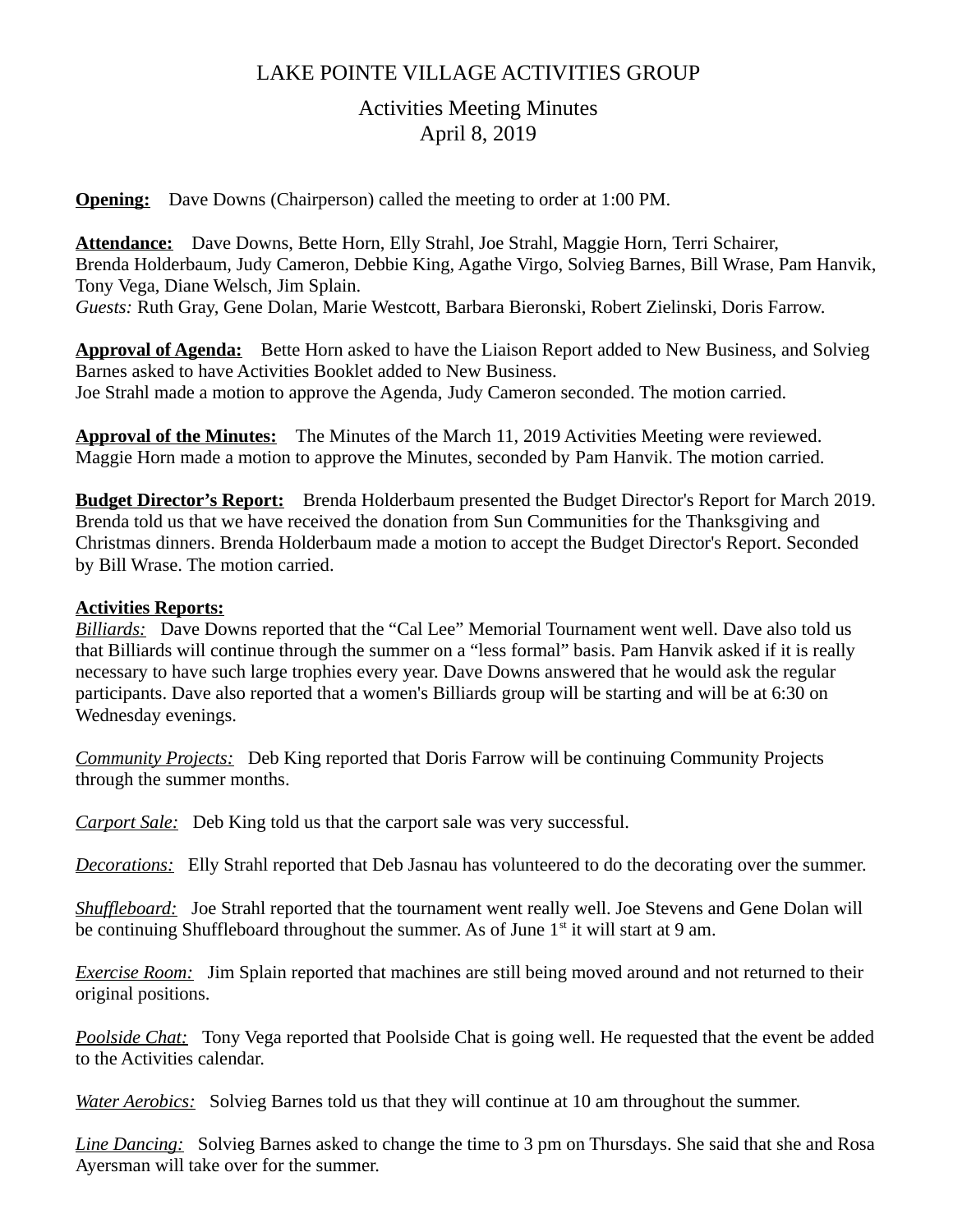*Singspiration:* Bill Wrase told us that they've had good participation at their meetings and that there will be one more meeting of the Singspiration group on Palm Sunday.

*Pantry:* Brenda Holderbaum told us that the Pantry has recently been restocked. She reminded us to please clean the sinks after using them and to wash and return towels asap.

*Mahjong: B*renda Holderbaum asked to have their time slot moved to 3 pm.

*Yoga:* Pam Hanvik reported that yoga will be on hiatus over the summer.

**Dances:** Judy Cameron reported that the next dance will be November 19<sup>th</sup>.

*Golf Scramble:* Agathe Virgo told us that they still have lots of participants. Agathe also said that Ruth Gray will be taking over running Golf through the summer months, and it will be at 7:30 am.

*Potluck:* Bette Horn reported that the hosts for this month's Potluck will be the Buckley's and the Stimpsons.

*Holiday Dinners:* Bette Horn said that so far, we have 45 people signed up for dinner.

*Library:* Diane Welsch asked everyone to not leave food in the library. She also asked if anyone knows who might want all the jigsaw puzzles that have been left.

*Darts:* Dave Downs told us that Eric Hipkiss will be posting a sign-up sheet to judge interest in starting up a Darts activity. They plan to start up in the fall.

*Activities Posters & Tickets:* Maggie Horn told us that because she will be returning to Florida later than usual, she wants us to get the information for any events planned for October, November, and December to her as soon as possible so you will have your tickets and posters on time. Everything but tickets can still be created over the summer and she can email them to Brenda for printing and Connie Cowling for the Newsletter. Contact maggie by email any time.

**Liaison Report:**Terri Schairer reported that the HOA will be taking over 50% of the Liability Insurance payment. She also said that it was decided at the HOA Board meeting, that private events can no longer be reserved more than one year in advance. That any on-going private events must be re-reserved every three months, and that if an on-going private reservation is not used three times, it will be taken off the calendar.

 Bette Horn reported that she was asked by the HOA Board to make the proposal to have The Party at the Village events a sanctioned activity. The motion was made by Bette Horn, seconded by Tony Vega, the vote was 10 for, 3 opposed, the motion carried.

**Calendar:**Terri Schairer reviewed the May through December 2019 Calendars with the Group. There were five additions to the Calendar: 1.) Add Poolside Chat to Fridays at 5 pm. 2.) Add Women's Billiards to Wednesdays at 6:30 pm. 3.) Change Mahjong time to Wednesday at 3 pm. 4.) Change Line Dancing time to Thursdays at 3 pm. 5) Change Golf Scramble time to 7:30 am. Two changes should be made as follows: Remove "Resident Event" from both The Party at the Village and African Violets Club.

#### **Unfinished Business:**

1. *Bingo Kitchen Supplies:* Brenda Holderbaum told us that the donation that Bingo has been making to the Kitchen fund is not enough to cover what they use. Dave Downs offered to look into the issue.